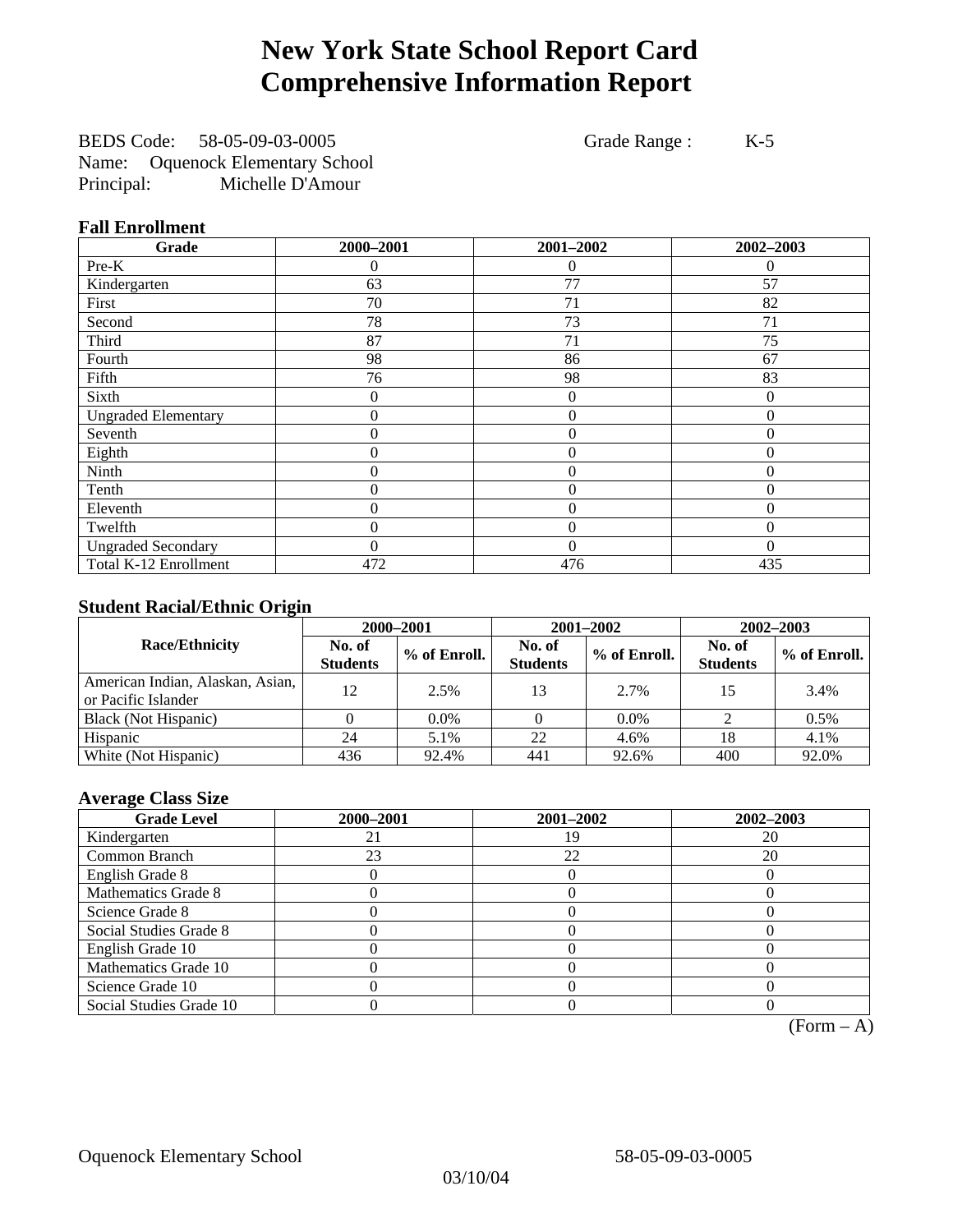#### **District Need to Resource Capacity Category**

| <b>N/RC Category</b> | <b>Description</b>                                                                             |
|----------------------|------------------------------------------------------------------------------------------------|
|                      | This is a school district with low student needs in relation to district<br>resource capacity. |

#### **Similar School Group and Description**

| <b>Similar School Group</b> | <b>Description</b>                                                |
|-----------------------------|-------------------------------------------------------------------|
|                             | All schools in this group are elementary level schools in school  |
| 17                          | districts with low student needs in relation to district resource |
|                             | capacity. The schools in this group are in the middle range of    |
|                             | student needs for elementary level schools in these districts.    |

All schools within the same N/RC category are divided into three similar school groups defined by the percentage of students in the school who are eligible for the free-lunch program and/or who are limited English proficient (also known as English language learners).

#### **Student Demographics Used To Determine Similar Schools Group**

| . .                               | 2000-2001 |         | $2001 - 2002$ |         | $2002 - 2003$ |         |
|-----------------------------------|-----------|---------|---------------|---------|---------------|---------|
|                                   | .`ount    | Percent | Count         | Percent | Count         | Percent |
| <b>Limited English Proficient</b> |           | $.7\%$  |               | .5%     |               | .4%     |
| <b>Eligible for Free Lunch</b>    | 22        | 5.4%    |               | 3.6%    |               | 3.9%    |

#### **Attendance and Suspension**

|                               | 1999–2000        |         | 2000-2001        |         | $2001 - 2002$   |         |
|-------------------------------|------------------|---------|------------------|---------|-----------------|---------|
|                               | $%$ of<br>No. of |         | $%$ of<br>No. of |         | No. of          | $%$ of  |
|                               | <b>Students</b>  | Enroll. | <b>Students</b>  | Enroll. | <b>Students</b> | Enroll. |
| <b>Annual Attendance Rate</b> |                  | 95.7%   |                  | 95.6%   |                 | 96.0%   |
| <b>Student Suspensions</b>    |                  | 0.0%    |                  | . . 1%  |                 | 0.0%    |

### **Student Socioeconomic and Stability Indicators (Percent of Enrollment)**

|                          | 2000-2001 | $2001 - 2002$ | 2002-2003 |
|--------------------------|-----------|---------------|-----------|
| <b>Reduced Lunch</b>     | 2.4%      | 3.8%          | 3.9%      |
| <b>Public Assistance</b> | 11-20%    | $1-20%$       | $11-20%$  |
| <b>Student Stability</b> | $00\%$    | 97%           | 95%       |

#### **Staff Counts**

| Staff                                 | 2002-2003 |
|---------------------------------------|-----------|
| <b>Total Teachers</b>                 | 29        |
| <b>Total Other Professional Staff</b> |           |
| <b>Total Paraprofessionals</b>        | NΑ        |
| Teaching Out of Certification*        |           |
| Teachers with Temporary Licenses      |           |

\*Teaching out of certification more than on an incidental basis. Teachers with temporary licenses are also counted as teaching out of certification.

 $(Form - B)$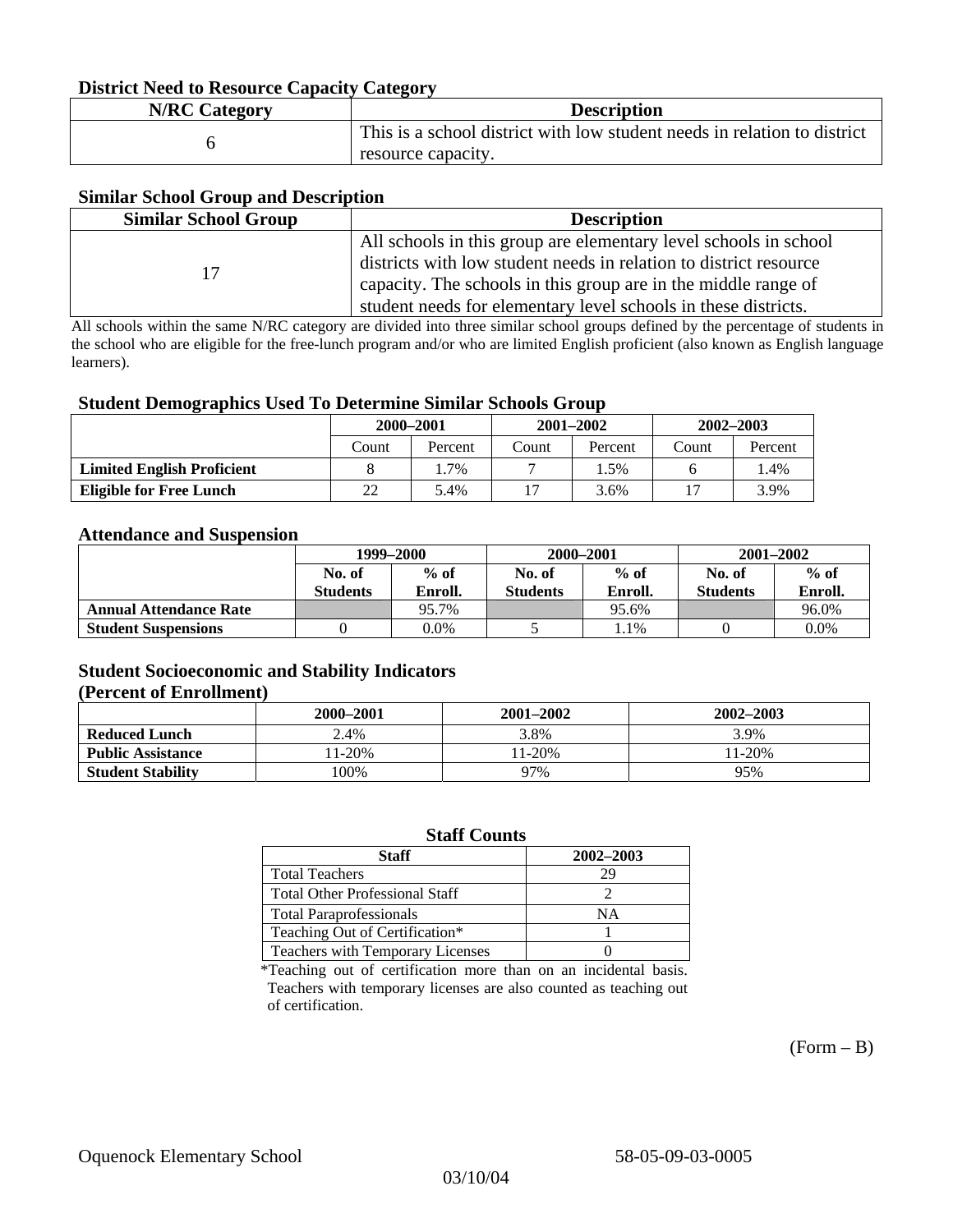# **Career Development and Occupational Studies (CDOS)**

### **Percentage of Students Documenting Self- and Career-Awareness Information and Career Exploration Activities, K–3**

| <b>Grades</b> | 2000-01 | $2001 - 02$ | $2002 - 03$ |
|---------------|---------|-------------|-------------|
| K-1           |         | 52%         | $0\%$       |
| ב י           |         | $0\%$       | 0%          |

### **Students Developing a Career Plan, 4–12**

| <b>Grades</b> |                                      | $2000 - 01$ | $2001 - 02$ | $2002 - 03$ |
|---------------|--------------------------------------|-------------|-------------|-------------|
|               | Number of General-Education Students |             | $\Omega$    | 0           |
| $4 - 5$       | Number of Students with Disabilities |             | $\Omega$    | 0           |
|               | Number of All Students               |             | 0           | $\Omega$    |
|               | Percent of Enrollment                |             | $0\%$       | $0\%$       |
|               | Number of General-Education Students |             | $\Omega$    | 0           |
| $6 - 8$       | Number of Students with Disabilities |             | $\Omega$    | $\Omega$    |
|               | Number of All Students               |             | $\Omega$    | $\Omega$    |
|               | Percent of Enrollment                |             | $0\%$       | $0\%$       |
|               | Number of General-Education Students |             | $\Omega$    | 0           |
| $9 - 12$      | Number of Students with Disabilities |             | $\Omega$    | $\Omega$    |
|               | Number of All Students               |             | 0           | 0           |
|               | Percent of Enrollment                |             | 0%          | $0\%$       |

# **Second Language Proficiency Examinations**

### **General-Education Students**

| <b>Test</b> | 2000-2001  |           |                   | 2001-2002 | 2002-2003         |           |
|-------------|------------|-----------|-------------------|-----------|-------------------|-----------|
|             | No. Tested | % Passing | <b>No. Tested</b> | % Passing | <b>No. Tested</b> | % Passing |
| French      |            | 0%        |                   | $0\%$     |                   | 0%        |
| German      |            | 0%        |                   | 0%        |                   | 0%        |
| Italian     |            | 0%        |                   | 0%        |                   | 0%        |
| Latin       |            | 0%        |                   | $0\%$     |                   | 0%        |
| Spanish     |            | 0%        |                   | 0%        |                   | 0%        |

### **Students with Disabilities**

| <b>Test</b> | 2000-2001  |           |            | 2001-2002 | 2002-2003  |           |  |
|-------------|------------|-----------|------------|-----------|------------|-----------|--|
|             | No. Tested | % Passing | No. Tested | % Passing | No. Tested | % Passing |  |
| French      |            | 0%        |            | 0%        |            | 0%        |  |
| German      |            | 0%        |            | $0\%$     |            | 0%        |  |
| Italian     |            | 0%        |            | 0%        |            | 0%        |  |
| Latin       |            | 0%        |            | 0%        |            | 0%        |  |
| Spanish     |            | 0%        |            | 0%        |            | 0%        |  |

(Form-D)